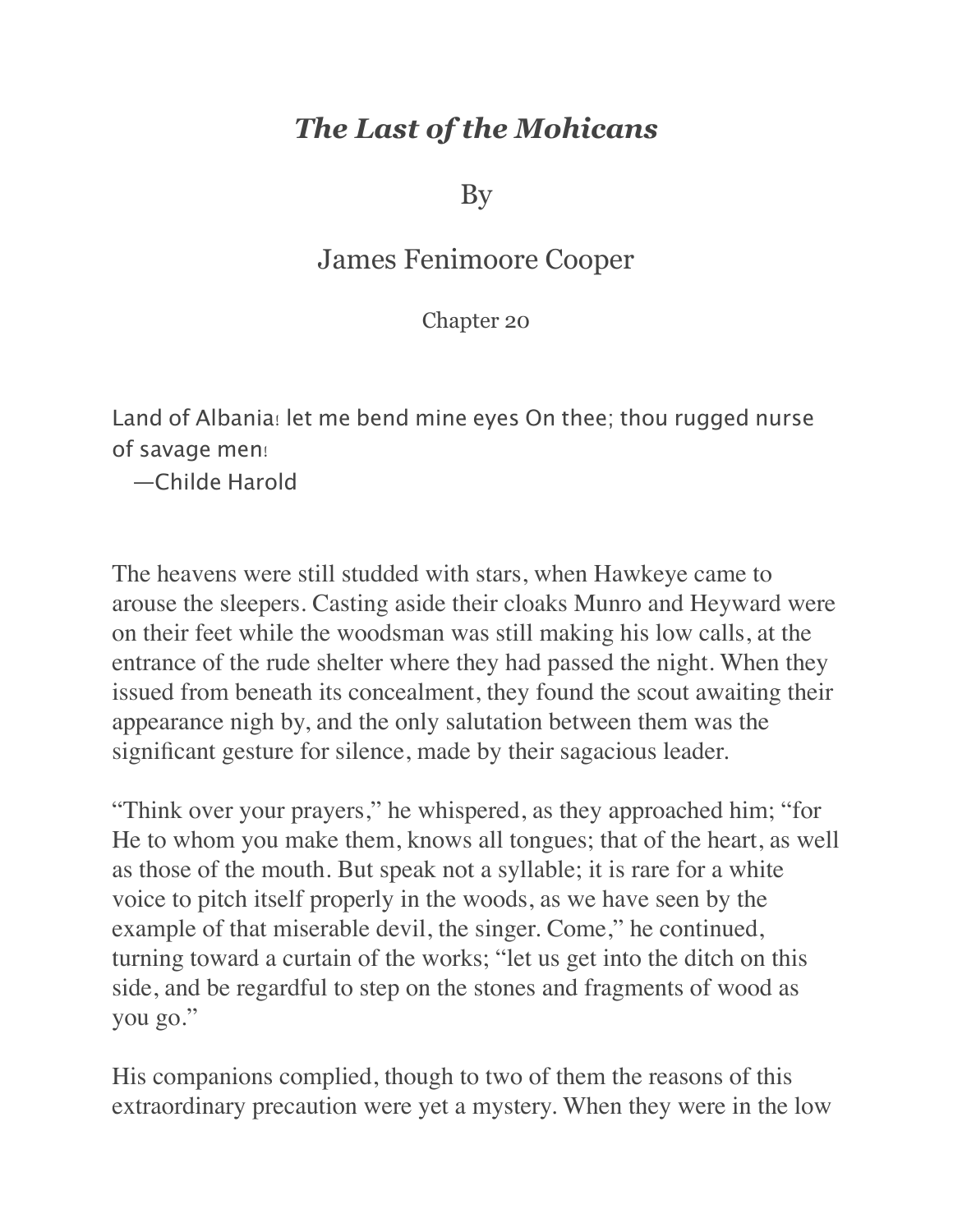cavity that surrounded the earthen fort on three sides, they found that passage nearly choked by the ruins. With care and patience, however, they succeeded in clambering after the scout, until they reached the sandy shore of the Horican.

"That's a trail that nothing but a nose can follow," said the satisfied scout, looking back along their difficult way; "grass is a treacherous carpet for a flying party to tread on, but wood and stone take no print from a moccasin. Had you worn your armed boots, there might, indeed, have been something to fear; but with the deer–skin suitably prepared, a man may trust himself, generally, on rocks with safety. Shove in the canoe nigher to the land, Uncas; this sand will take a stamp as easily as the butter of the Jarmans on the Mohawk. Softly, lad, softly; it must not touch the beach, or the knaves will know by what road we have left the place."

The young man observed the precaution; and the scout, laying a board from the ruins to the canoe, made a sign for the two officers to enter. When this was done, everything was studiously restored to its former disorder; and then Hawkeye succeeded in reaching his little birchen vessel, without leaving behind him any of those marks which he appeared so much to dread. Heyward was silent until the Indians had cautiously paddled the canoe some distance from the fort, and within the broad and dark shadows that fell from the eastern mountain on the glassy surface of the lake; then he demanded:

"What need have we for this stolen and hurried departure?"

"If the blood of an Oneida could stain such a sheet of pure water as this we float on," returned the scout, "your two eyes would answer your own question. Have you forgotten the skulking reptile Uncas slew?"

"By no means. But he was said to be alone, and dead men give no cause for fear."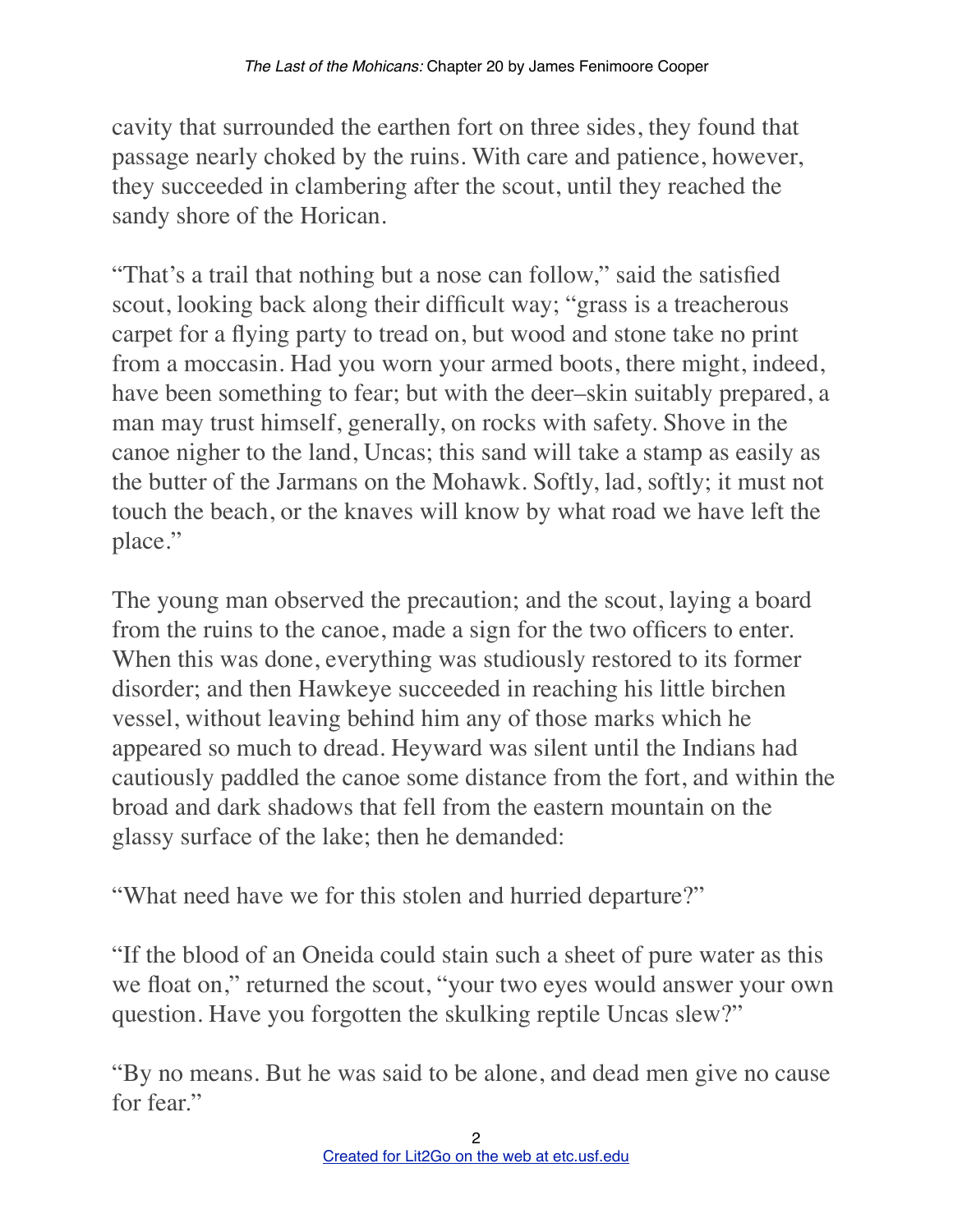"Ay, he was alone in his deviltry! but an Indian whose tribe counts so many warriors, need seldom fear his blood will run without the death shriek coming speedily from some of his enemies."

"But our presence—the authority of Colonel Munro—would prove sufficient protection against the anger of our allies, especially in a case where the wretch so well merited his fate. I trust in Heaven you have not deviated a single foot from the direct line of our course with so slight a reason!"

"Do you think the bullet of that varlet's rifle would have turned aside, though his sacred majesty the king had stood in its path?" returned the stubborn scout. "Why did not the grand Frencher, he who is captain– general of the Canadas, bury the tomahawks of the Hurons, if a word from a white can work so strongly on the natur' of an Indian?"

The reply of Heyward was interrupted by a groan from Munro; but after he had paused a moment, in deference to the sorrow of his aged friend he resumed the subject.

"The marquis of Montcalm can only settle that error with his God," said the young man solemnly.

"Ay, ay, now there is reason in your words, for they are bottomed on religion and honesty. There is a vast difference between throwing a regiment of white coats atwixt the tribes and the prisoners, and coaxing an angry savage to forget he carries a knife and rifle, with words that must begin with calling him your son. No, no," continued the scout, looking back at the dim shore of William Henry, which was now fast receding, and laughing in his own silent but heartfelt manner; "I have put a trail of water atween us; and unless the imps can make friends with the fishes, and hear who has paddled across their basin this fine morning,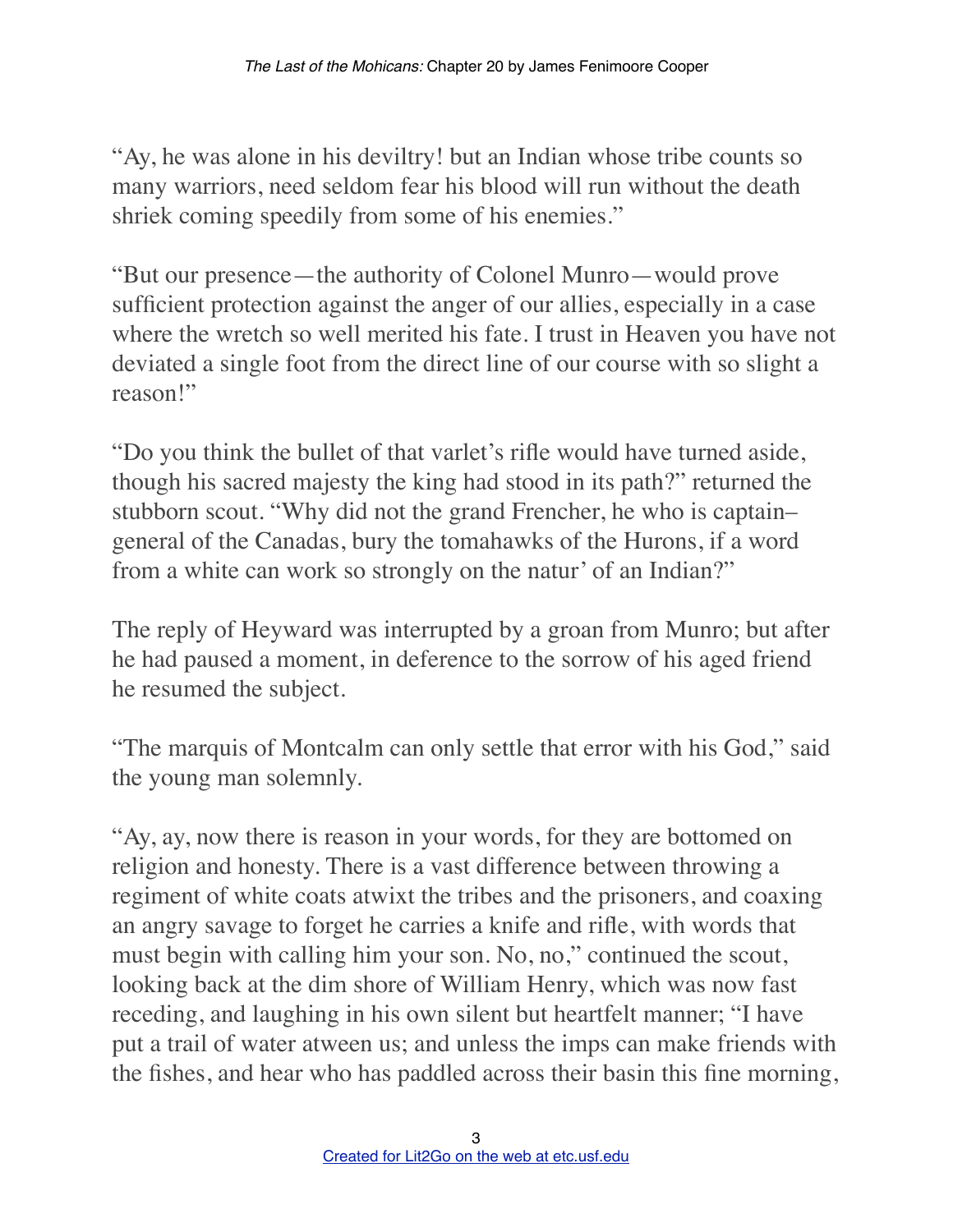we shall throw the length of the Horican behind us before they have made up their minds which path to take."

"With foes in front, and foes in our rear, our journey is like to be one of danger."

"Danger!" repeated Hawkeye, calmly; "no, not absolutely of danger; for, with vigilant ears and quick eyes, we can manage to keep a few hours ahead of the knaves; or, if we must try the rifle, there are three of us who understand its gifts as well as any you can name on the borders. No, not of danger; but that we shall have what you may call a brisk push of it, is probable; and it may happen, a brush, a scrimmage, or some such divarsion, but always where covers are good, and ammunition abundant."

It is possible that Heyward's estimate of danger differed in some degree from that of the scout, for, instead of replying, he now sat in silence, while the canoe glided over several miles of water. Just as the day dawned, they entered the narrows of the lake, and stole swiftly and cautiously among their numberless little islands. It was by this road that Montcalm had retired with his army, and the adventurers knew not but he had left some of his Indians in ambush, to protect the rear of his forces, and collect the stragglers. They, therefore, approached the passage with the customary silence of their guarded habits. The beauties of Lake George are well known to every American tourist. In the height of the mountains which surround it, and in artificial accessories, it is inferior to the finest of the Swiss and Italian lakes, while in outline and purity of water it is fully their equal; and in the number and disposition of its isles and islets much superior to them all together. There are said to be some hundreds of islands in a sheet of water less than thirty miles long. The narrows, which connect what may be called, in truth, two lakes, are crowded with islands to such a degree as to leave passages between them frequently of only a few feet in width. The lake itself varies in breadth from one to three miles.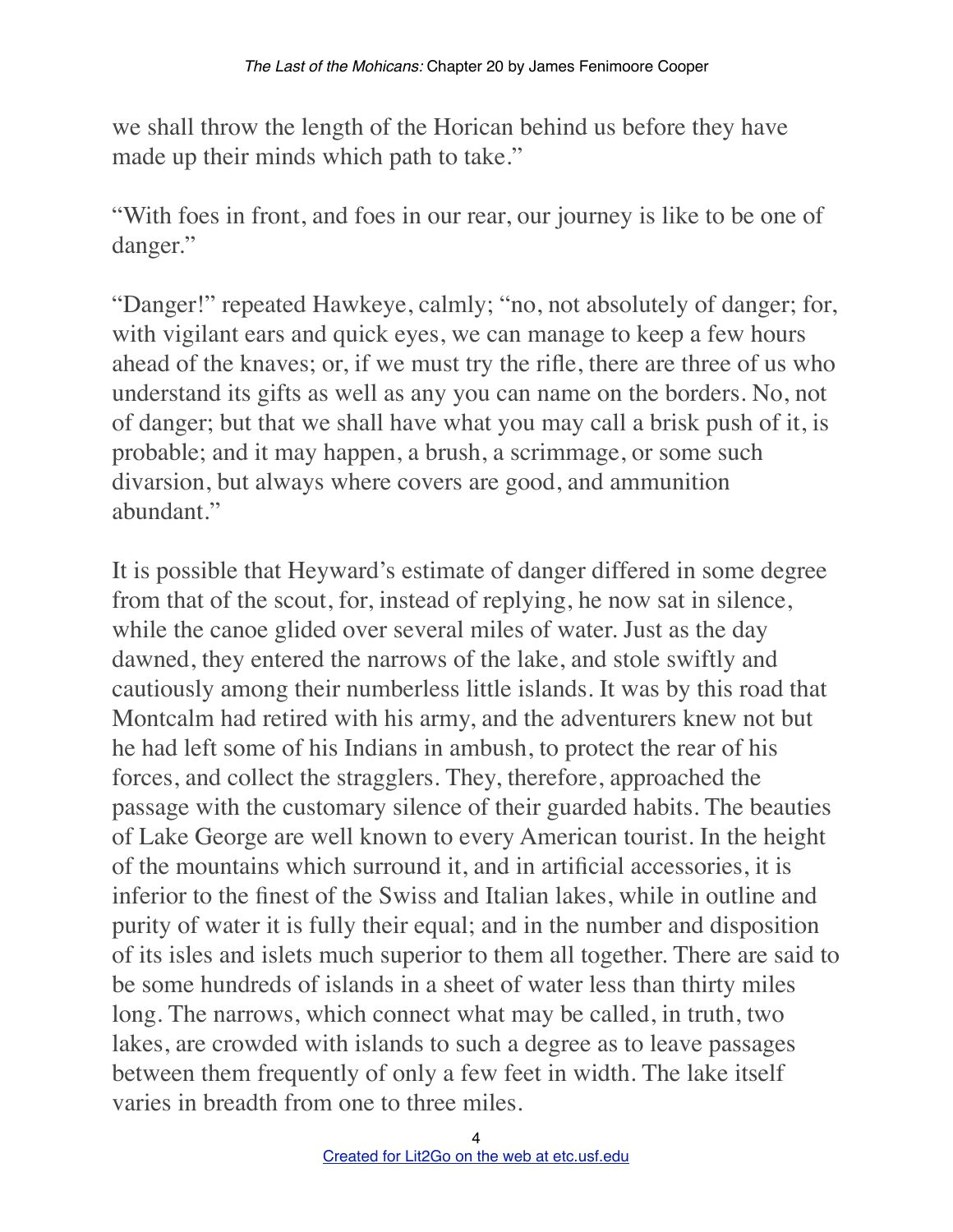Chingachgook laid aside his paddle; while Uncas and the scout urged the light vessel through crooked and intricate channels, where every foot that they advanced exposed them to the danger of some sudden rising on their progress. The eyes of the Sagamore moved warily from islet to islet, and copse to copse, as the canoe proceeded; and, when a clearer sheet of water permitted, his keen vision was bent along the bald rocks and impending forests that frowned upon the narrow strait.

Heyward, who was a doubly interested spectator, as well from the beauties of the place as from the apprehension natural to his situation, was just believing that he had permitted the latter to be excited without sufficient reason, when the paddle ceased moving, in obedience to a signal from Chingachgook.

"Hugh!" exclaimed Uncas, nearly at the moment that the light tap his father had made on the side of the canoe notified them of the vicinity of danger.

"What now?" asked the scout; "the lake is as smooth as if the winds had never blown, and I can see along its sheet for miles; there is not so much as the black head of a loon dotting the water."

The Indian gravely raised his paddle, and pointed in the direction in which his own steady look was riveted. Duncan's eyes followed the motion. A few rods in their front lay another of the wooded islets, but it appeared as calm and peaceful as if its solitude had never been disturbed by the foot of man.

"I see nothing," he said, "but land and water; and a lovely scene it is."

"Hist!" interrupted the scout. "Ay, Sagamore, there is always a reason for what you do. 'Tis but a shade, and yet it is not natural. You see the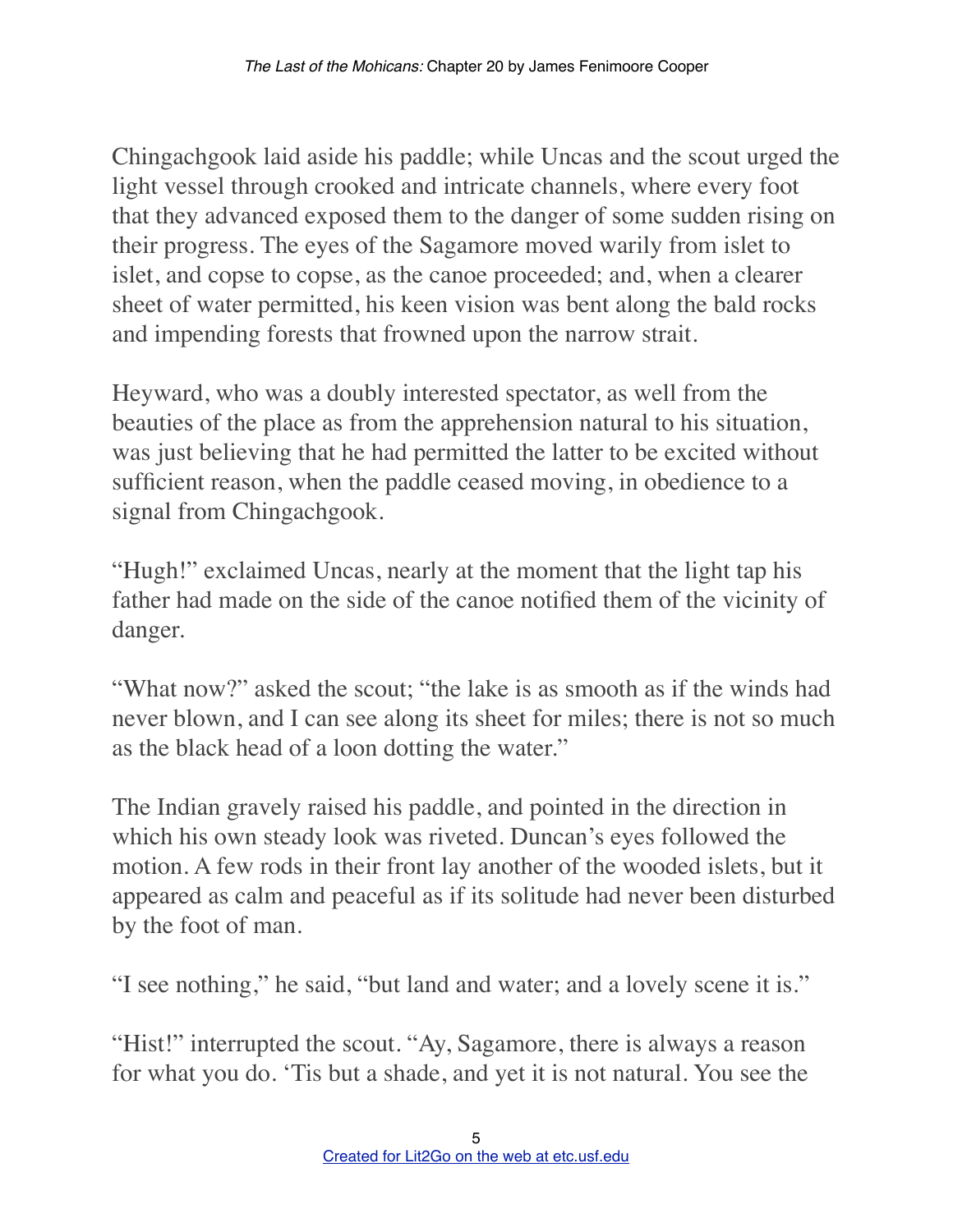mist, major, that is rising above the island; you can't call it a fog, for it is more like a streak of thin cloud—"

"It is vapor from the water."

"That a child could tell. But what is the edging of blacker smoke that hangs along its lower side, and which you may trace down into the thicket of hazel? 'Tis from a fire; but one that, in my judgment, has been suffered to burn low."

"Let us, then, push for the place, and relieve our doubts," said the impatient Duncan; "the party must be small that can lie on such a bit of land."

"If you judge of Indian cunning by the rules you find in books, or by white sagacity, they will lead you astray, if not to your death," returned Hawkeye, examining the signs of the place with that acuteness which distinguished him. "If I may be permitted to speak in this matter, it will be to say, that we have but two things to choose between: the one is, to return, and give up all thoughts of following the Hurons—"

"Never!" exclaimed Heyward, in a voice far too loud for their circumstances.

"Well, well," continued Hawkeye, making a hasty sign to repress his impatience; "I am much of your mind myself; though I thought it becoming my experience to tell the whole. We must, then, make a push, and if the Indians or Frenchers are in the narrows, run the gauntlet through these toppling mountains. Is there reason in my words, Sagamore?"

The Indian made no other answer than by dropping his paddle into the water, and urging forward the canoe. As he held the office of directing its course, his resolution was sufficiently indicated by the movement. The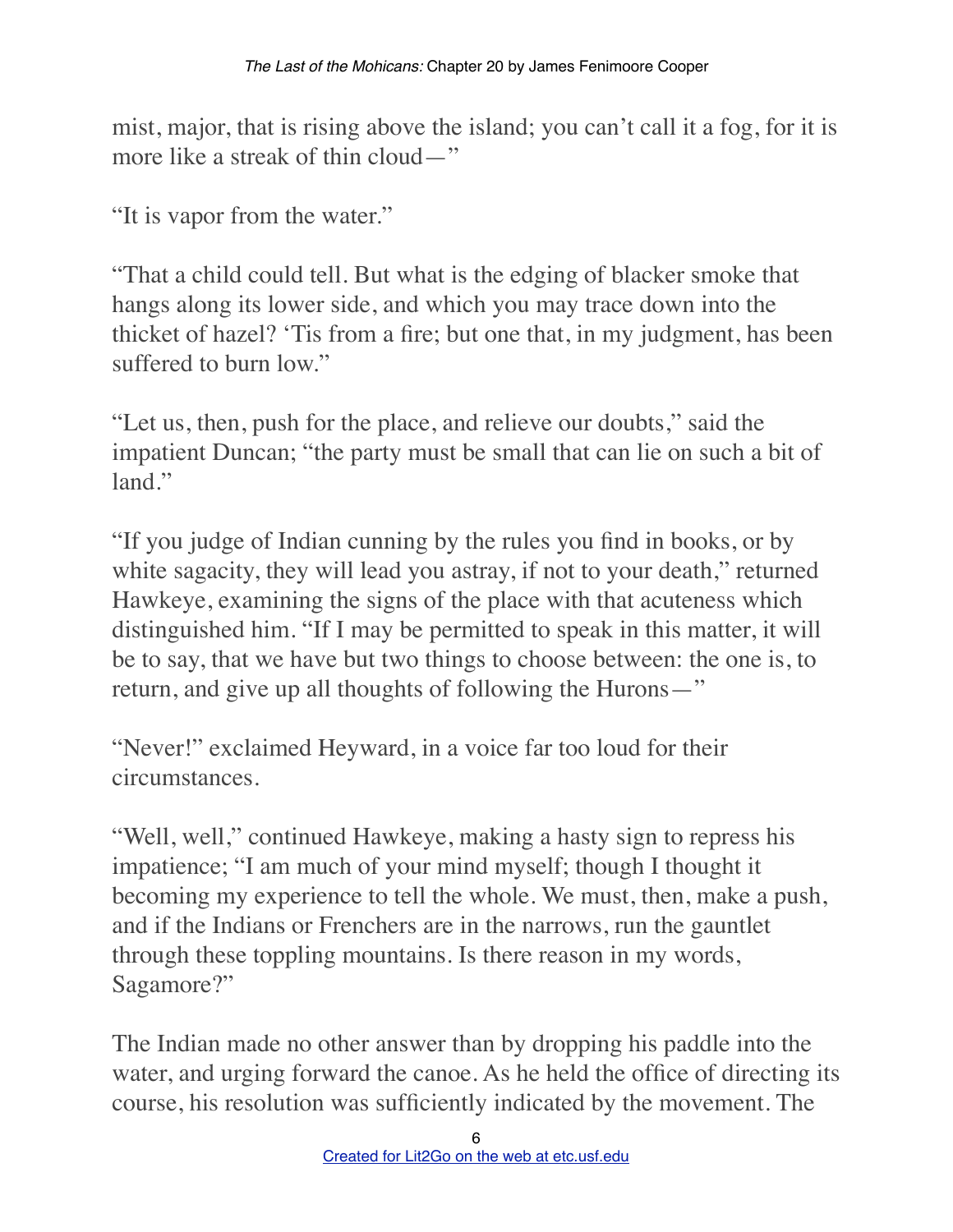whole party now plied their paddles vigorously, and in a very few moments they had reached a point whence they might command an entire view of the northern shore of the island, the side that had hitherto been concealed.

"There they are, by all the truth of signs," whispered the scout, "two canoes and a smoke. The knaves haven't yet got their eyes out of the mist, or we should hear the accursed whoop. Together, friends! we are leaving them, and are already nearly out of whistle of a bullet."

The well–known crack of a rifle, whose ball came skipping along the placid surface of the strait, and a shrill yell from the island, interrupted his speech, and announced that their passage was discovered. In another instant several savages were seen rushing into canoes, which were soon dancing over the water in pursuit. These fearful precursors of a coming struggle produced no change in the countenances and movements of his three guides, so far as Duncan could discover, except that the strokes of their paddles were longer and more in unison, and caused the little bark to spring forward like a creature possessing life and volition.

"Hold them there, Sagamore," said Hawkeye, looking coolly backward over this left shoulder, while he still plied his paddle; "keep them just there. Them Hurons have never a piece in their nation that will execute at this distance; but 'killdeer' has a barrel on which a man may calculate."

The scout having ascertained that the Mohicans were sufficient of themselves to maintain the requisite distance, deliberately laid aside his paddle, and raised the fatal rifle. Three several times he brought the piece to his shoulder, and when his companions were expecting its report, he as often lowered it to request the Indians would permit their enemies to approach a little nigher. At length his accurate and fastidious eye seemed satisfied, and, throwing out his left arm on the barrel, he was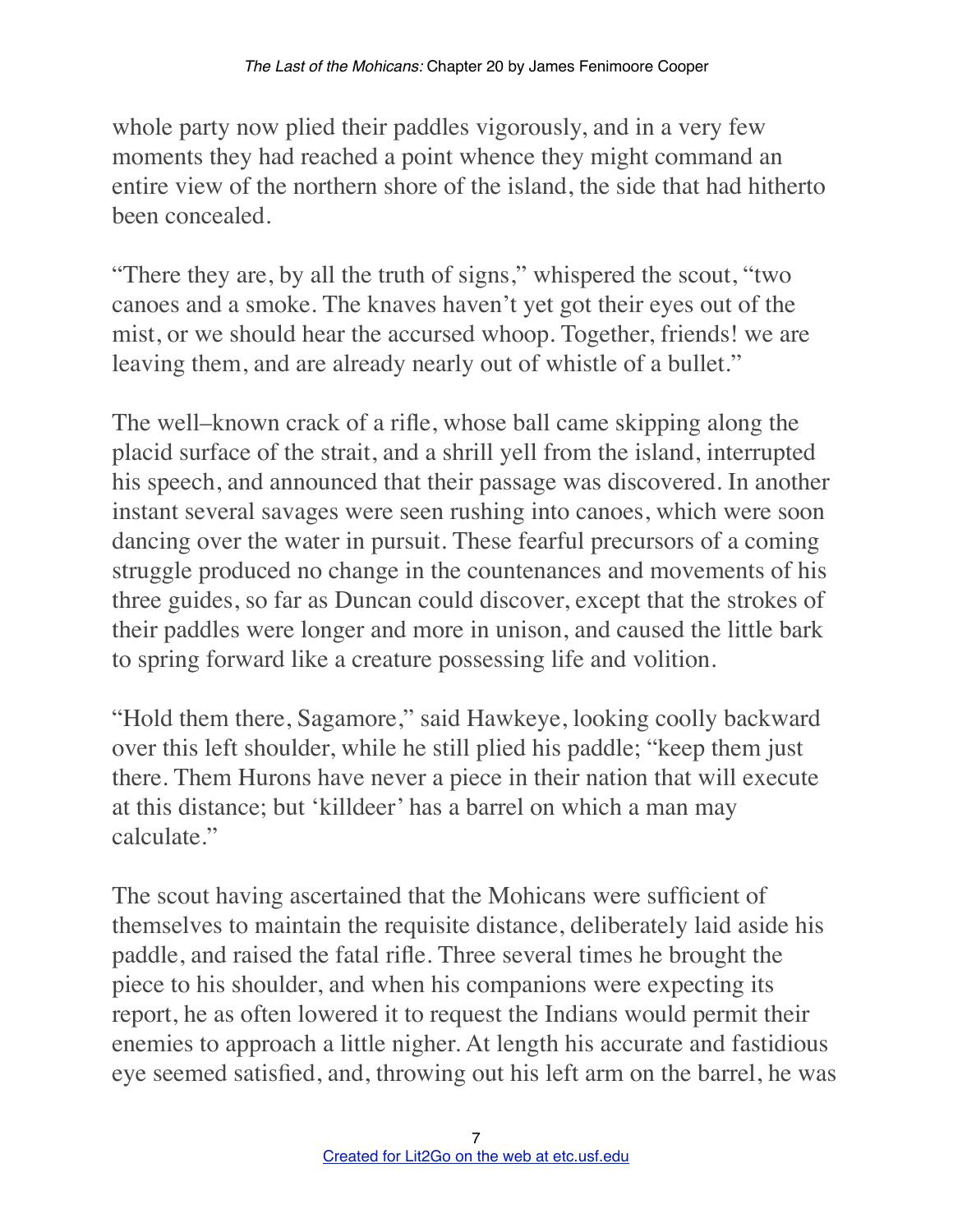slowly elevating the muzzle, when an exclamation from Uncas, who sat in the bow, once more caused him to suspend the shot.

"What, now, lad?" demanded Hawkeye; "you save a Huron from the death–shriek by that word; have you reason for what you do?"

Uncas pointed toward a rocky shore a little in their front, whence another war canoe was darting directly across their course. It was too obvious now that their situation was imminently perilous to need the aid of language to confirm it. The scout laid aside his rifle, and resumed the paddle, while Chingachgook inclined the bows of the canoe a little toward the western shore, in order to increase the distance between them and this new enemy. In the meantime they were reminded of the presence of those who pressed upon their rear, by wild and exulting shouts. The stirring scene awakened even Munro from his apathy.

"Let us make for the rocks on the main," he said, with the mien of a tired soldier, "and give battle to the savages. God forbid that I, or those attached to me and mine, should ever trust again to the faith of any servant of the Louis's!"

"He who wishes to prosper in Indian warfare," returned the scout, "must not be too proud to learn from the wit of a native. Lay her more along the land, Sagamore; we are doubling on the varlets, and perhaps they may try to strike our trail on the long calculation."

Hawkeye was not mistaken; for when the Hurons found their course was likely to throw them behind their chase they rendered it less direct, until, by gradually bearing more and more obliquely, the two canoes were, ere long, gliding on parallel lines, within two hundred yards of each other. It now became entirely a trial of speed. So rapid was the progress of the light vessels, that the lake curled in their front, in miniature waves, and their motion became undulating by its own velocity. It was, perhaps, owing to this circumstance, in addition to the necessity of keeping every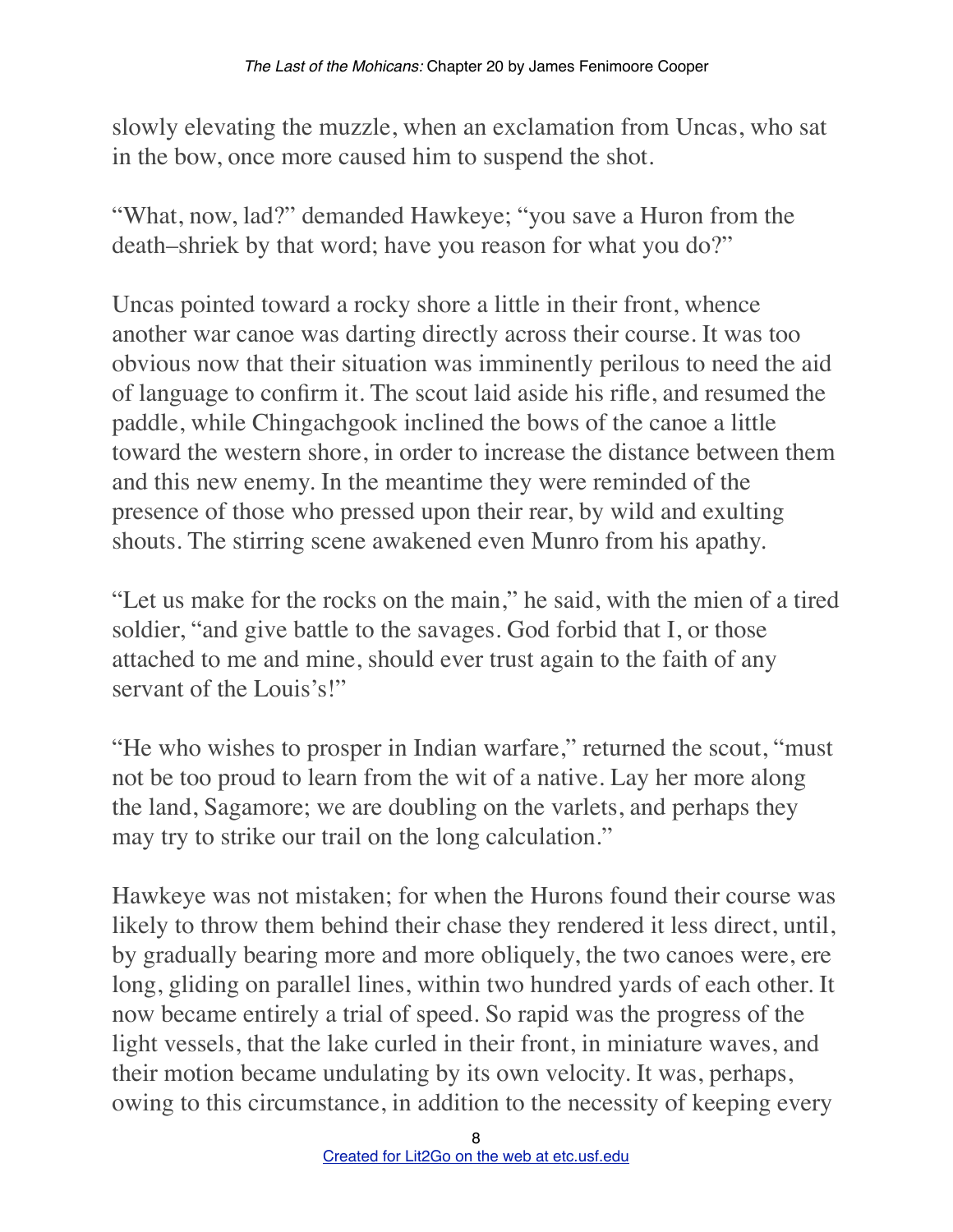hand employed at the paddles, that the Hurons had not immediate recourse to their firearms. The exertions of the fugitives were too severe to continue long, and the pursuers had the advantage of numbers. Duncan observed with uneasiness, that the scout began to look anxiously about him, as if searching for some further means of assisting their flight.

"Edge her a little more from the sun, Sagamore," said the stubborn woodsman; "I see the knaves are sparing a man to the rifle. A single broken bone might lose us our scalps. Edge more from the sun and we will put the island between us."

The expedient was not without its use. A long, low island lay at a little distance before them, and, as they closed with it, the chasing canoe was compelled to take a side opposite to that on which the pursued passed. The scout and his companions did not neglect this advantage, but the instant they were hid from observation by the bushes, they redoubled efforts that before had seemed prodigious. The two canoes came round the last low point, like two coursers at the top of their speed, the fugitives taking the lead. This change had brought them nigher to each other, however, while it altered their relative positions.

"You showed knowledge in the shaping of a birchen bark, Uncas, when you chose this from among the Huron canoes," said the scout, smiling, apparently more in satisfaction at their superiority in the race than from that prospect of final escape which now began to open a little upon them. "The imps have put all their strength again at the paddles, and we are to struggle for our scalps with bits of flattened wood, instead of clouded barrels and true eyes. A long stroke, and together, friends."

"They are preparing for a shot," said Heyward; "and as we are in a line with them, it can scarcely fail."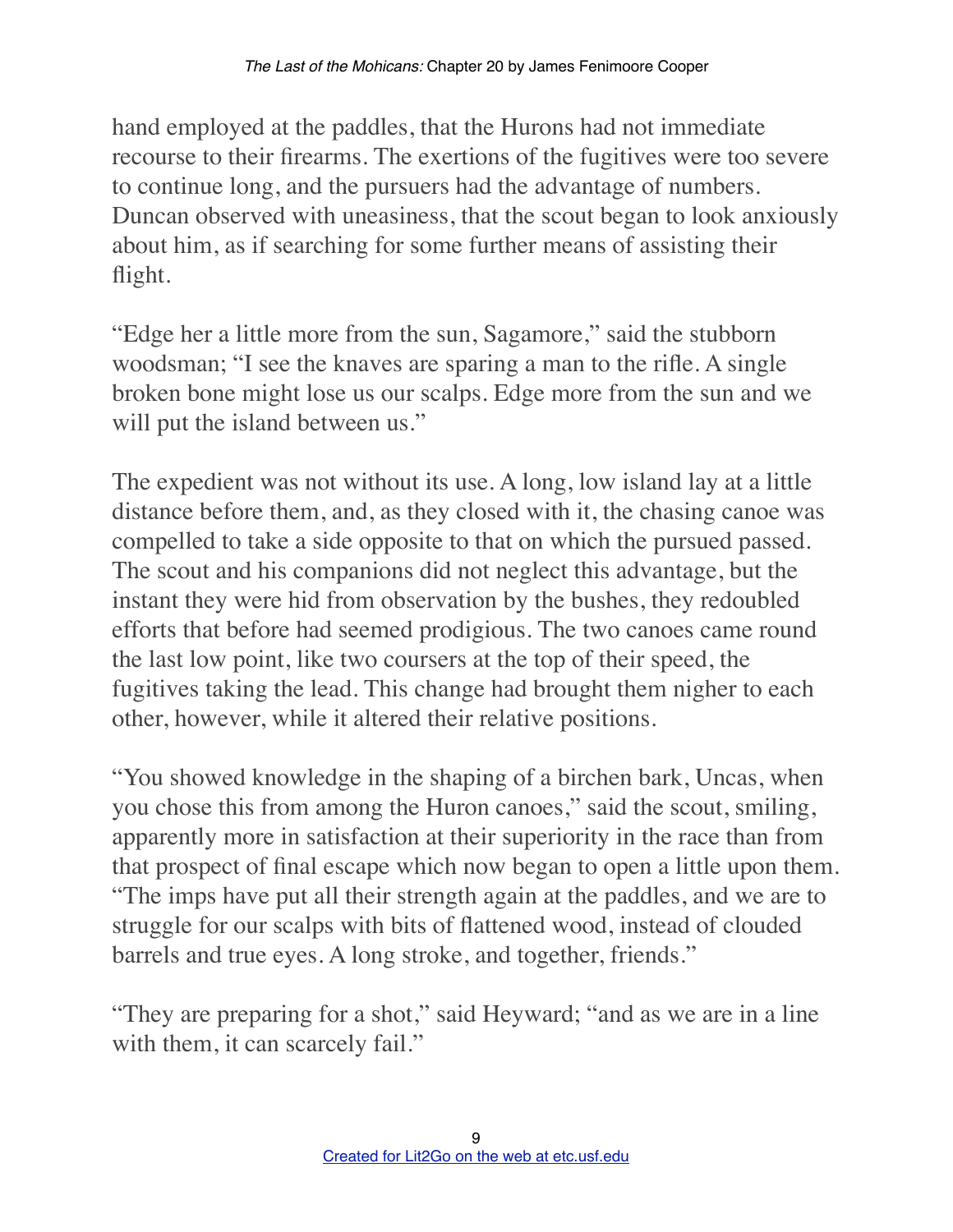"Get you, then, into the bottom of the canoe," returned the scout; "you and the colonel; it will be so much taken from the size of the mark."

Heyward smiled, as he answered:

"It would be but an ill example for the highest in rank to dodge, while the warriors were under fire."

"Lord! Lord! That is now a white man's courage!" exclaimed the scout; "and like to many of his notions, not to be maintained by reason. Do you think the Sagamore, or Uncas, or even I, who am a man without a cross, would deliberate about finding a cover in the scrimmage, when an open body would do no good? For what have the Frenchers reared up their Quebec, if fighting is always to be done in the clearings?"

"All that you say is very true, my friend," replied Heyward; "still, our customs must prevent us from doing as you wish."

A volley from the Hurons interrupted the discourse, and as the bullets whistled about them, Duncan saw the head of Uncas turned, looking back at himself and Munro. Notwithstanding the nearness of the enemy, and his own great personal danger, the countenance of the young warrior expressed no other emotion, as the former was compelled to think, than amazement at finding men willing to encounter so useless an exposure. Chingachgook was probably better acquainted with the notions of white men, for he did not even cast a glance aside from the riveted look his eye maintained on the object by which he governed their course. A ball soon struck the light and polished paddle from the hands of the chief, and drove it through the air, far in the advance. A shout arose from the Hurons, who seized the opportunity to fire another volley. Uncas described an arc in the water with his own blade, and as the canoe passed swiftly on, Chingachgook recovered his paddle, and flourishing it on high, he gave the war–whoop of the Mohicans, and then lent his strength and skill again to the important task.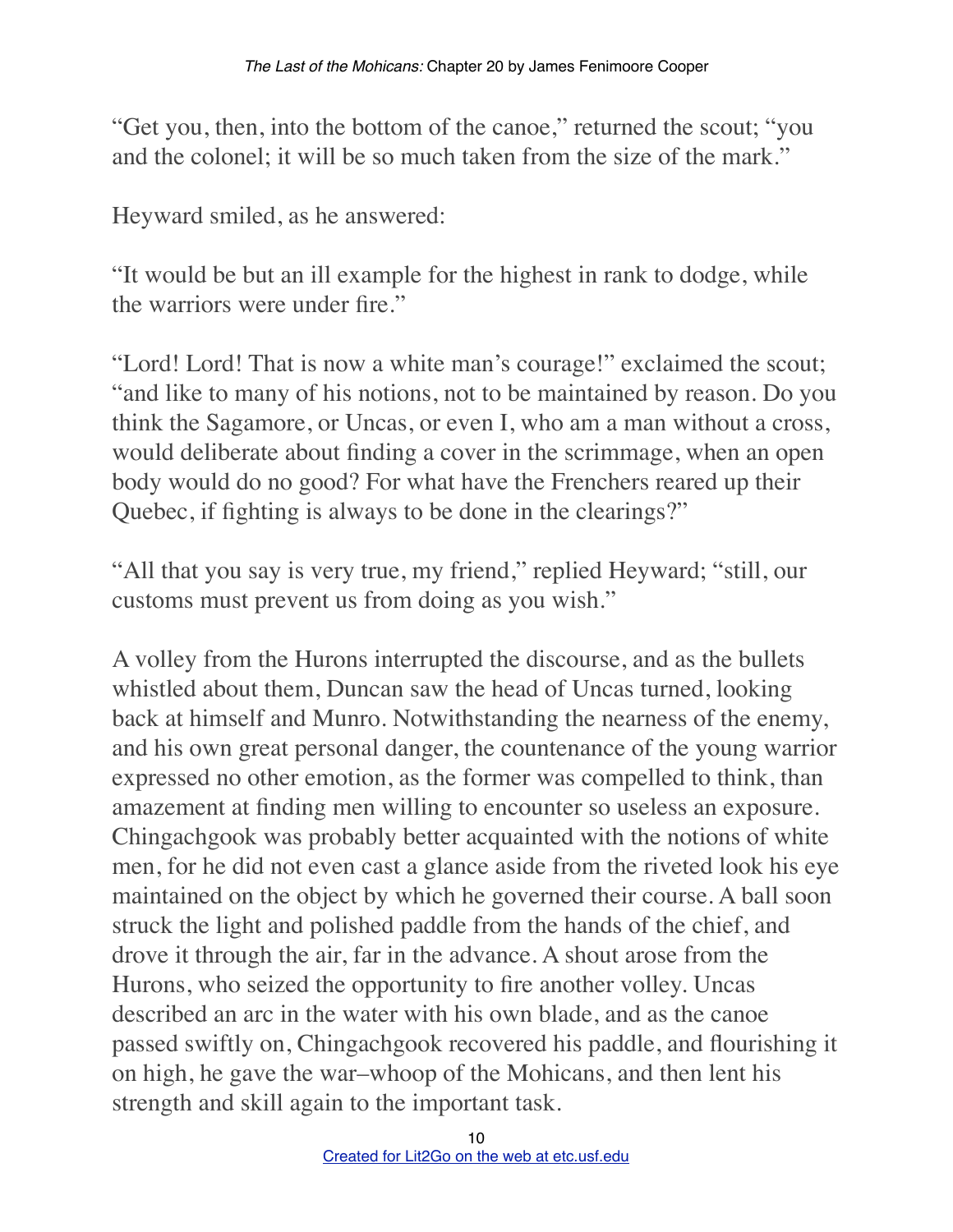The clamorous sounds of "Le Gros Serpent!" "La Longue Carabine!" "Le Cerf Agile!" burst at once from the canoes behind, and seemed to give new zeal to the pursuers. The scout seized "killdeer" in his left hand, and elevating it about his head, he shook it in triumph at his enemies. The savages answered the insult with a yell, and immediately another volley succeeded. The bullets pattered along the lake, and one even pierced the bark of their little vessel. No perceptible emotion could be discovered in the Mohicans during this critical moment, their rigid features expressing neither hope nor alarm; but the scout again turned his head, and, laughing in his own silent manner, he said to Heyward:

"The knaves love to hear the sounds of their pieces; but the eye is not to be found among the Mingoes that can calculate a true range in a dancing canoe! You see the dumb devils have taken off a man to charge, and by the smallest measurement that can be allowed, we move three feet to their two!"

Duncan, who was not altogether as easy under this nice estimate of distances as his companions, was glad to find, however, that owing to their superior dexterity, and the diversion among their enemies, they were very sensibly obtaining the advantage. The Hurons soon fired again, and a bullet struck the blade of Hawkeye's paddle without injury.

"That will do," said the scout, examining the slight indentation with a curious eye; "it would not have cut the skin of an infant, much less of men, who, like us, have been blown upon by the heavens in their anger. Now, major, if you will try to use this piece of flattened wood, I'll let 'killdeer' take a part in the conversation."

Heyward seized the paddle, and applied himself to the work with an eagerness that supplied the place of skill, while Hawkeye was engaged in inspecting the priming of his rifle. The latter then took a swift aim and fired. The Huron in the bows of the leading canoe had risen with a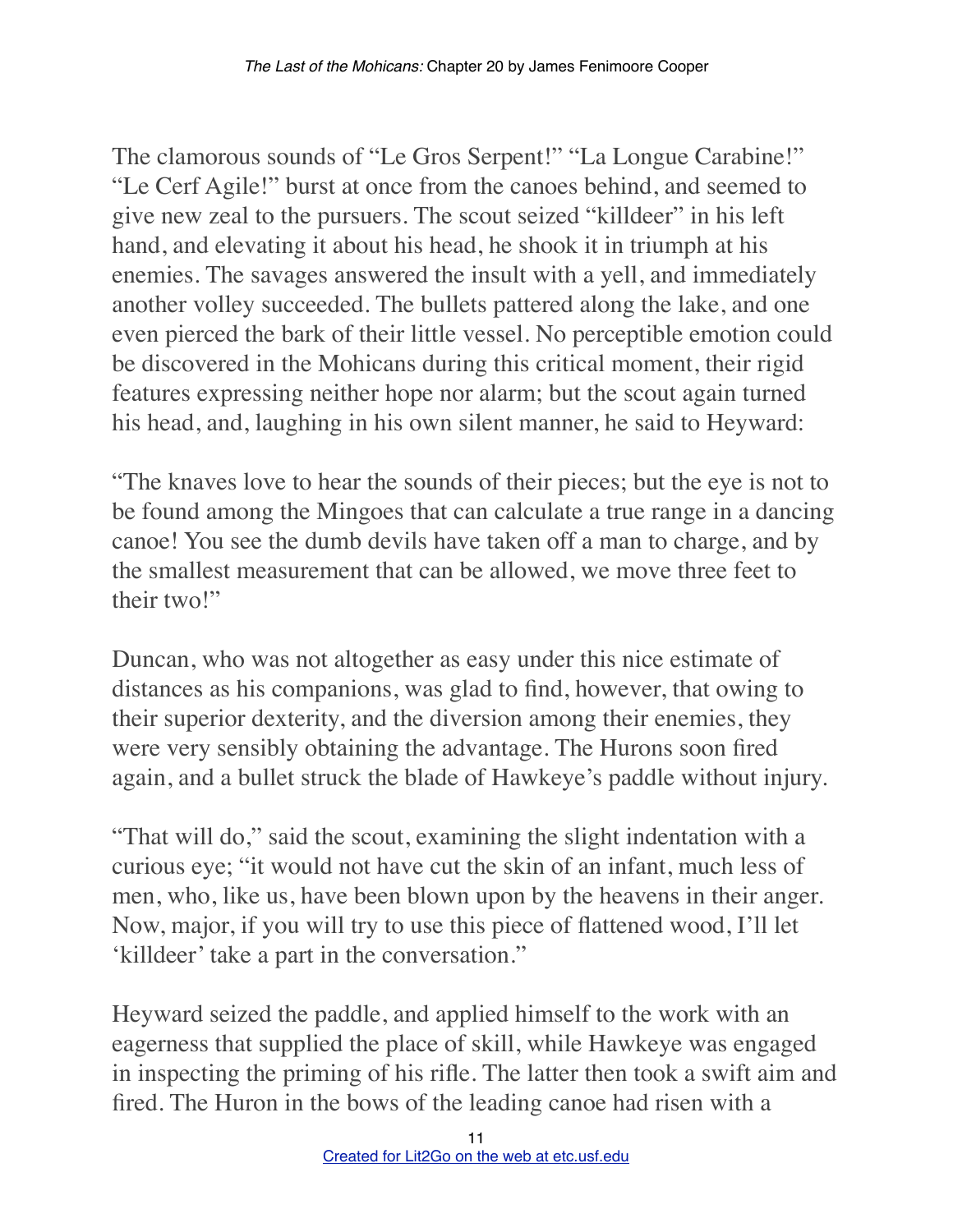similar object, and he now fell backward, suffering his gun to escape from his hands into the water. In an instant, however, he recovered his feet, though his gestures were wild and bewildered. At the same moment his companions suspended their efforts, and the chasing canoes clustered together, and became stationary. Chingachgook and Uncas profited by the interval to regain their wind, though Duncan continued to work with the most persevering industry. The father and son now cast calm but inquiring glances at each other, to learn if either had sustained any injury by the fire; for both well knew that no cry or exclamation would, in such a moment of necessity have been permitted to betray the accident. A few large drops of blood were trickling down the shoulder of the Sagamore, who, when he perceived that the eyes of Uncas dwelt too long on the sight, raised some water in the hollow of his hand, and washing off the stain, was content to manifest, in this simple manner, the slightness of the injury.

"Softly, softly, major," said the scout, who by this time had reloaded his rifle; "we are a little too far already for a rifle to put forth its beauties, and you see yonder imps are holding a council. Let them come up within striking distance—my eye may well be trusted in such a matter— and I will trail the varlets the length of the Horican, guaranteeing that not a shot of theirs shall, at the worst, more than break the skin, while 'killdeer' shall touch the life twice in three times."

"We forget our errand," returned the diligent Duncan. "For God's sake let us profit by this advantage, and increase our distance from the enemy."

"Give me my children," said Munro, hoarsely; "trifle no longer with a father's agony, but restore me my babes."

Long and habitual deference to the mandates of his superiors had taught the scout the virtue of obedience. Throwing a last and lingering glance at the distant canoes, he laid aside his rifle, and, relieving the wearied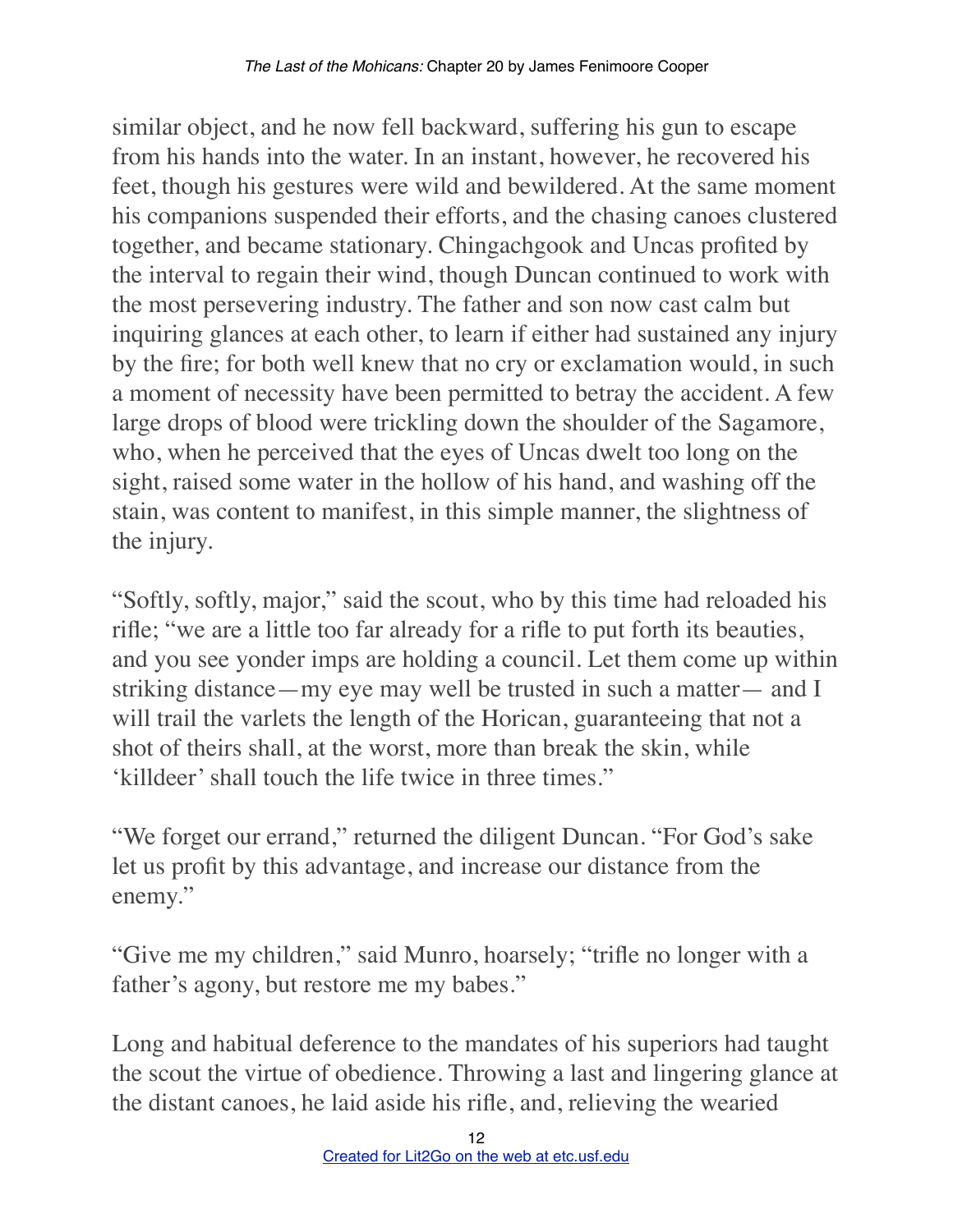Duncan, resumed the paddle, which he wielded with sinews that never tired. His efforts were seconded by those of the Mohicans and a very few minutes served to place such a sheet of water between them and their enemies, that Heyward once more breathed freely.

The lake now began to expand, and their route lay along a wide reach, that was lined, as before, by high and ragged mountains. But the islands were few, and easily avoided. The strokes of the paddles grew more measured and regular, while they who plied them continued their labor, after the close and deadly chase from which they had just relieved themselves, with as much coolness as though their speed had been tried in sport, rather than under such pressing, nay, almost desperate, circumstances.

Instead of following the western shore, whither their errand led them, the wary Mohican inclined his course more toward those hills behind which Montcalm was known to have led his army into the formidable fortress of Ticonderoga. As the Hurons, to every appearance, had abandoned the pursuit, there was no apparent reason for this excess of caution. It was, however, maintained for hours, until they had reached a bay, nigh the northern termination of the lake. Here the canoe was driven upon the beach, and the whole party landed. Hawkeye and Heyward ascended an adjacent bluff, where the former, after considering the expanse of water beneath him, pointed out to the latter a small black object, hovering under a headland, at the distance of several miles.

"Do you see it?" demanded the scout. "Now, what would you account that spot, were you left alone to white experience to find your way through this wilderness?"

"But for its distance and its magnitude, I should suppose it a bird. Can it be a living object?"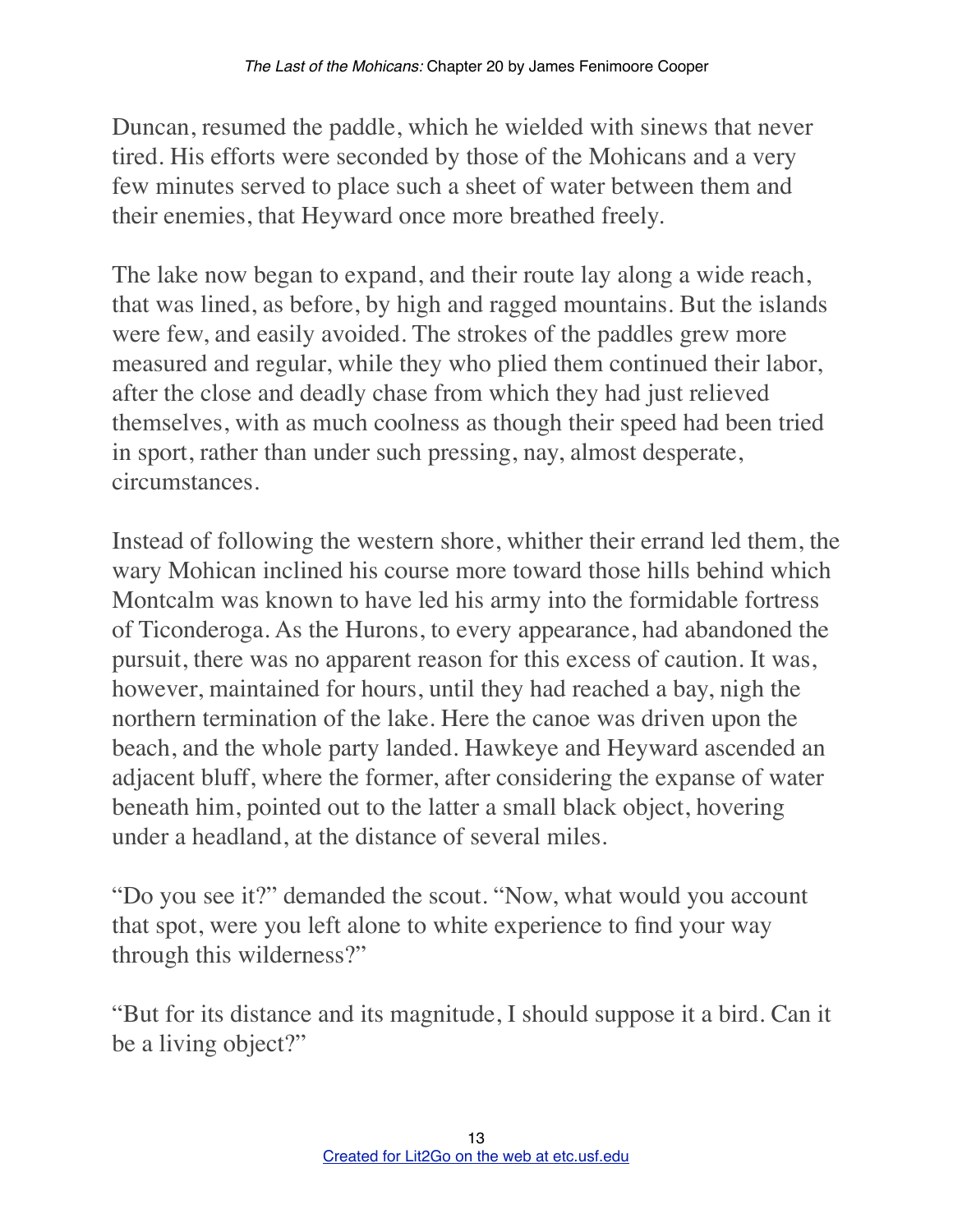"'Tis a canoe of good birchen bark, and paddled by fierce and crafty Mingoes. Though Providence has lent to those who inhabit the woods eyes that would be needless to men in the settlements, where there are inventions to assist the sight, yet no human organs can see all the dangers which at this moment circumvent us. These varlets pretend to be bent chiefly on their sun–down meal, but the moment it is dark they will be on our trail, as true as hounds on the scent. We must throw them off, or our pursuit of Le Renard Subtil may be given up. These lakes are useful at times, especially when the game take the water," continued the scout, gazing about him with a countenance of concern; "but they give no cover, except it be to the fishes. God knows what the country would be, if the settlements should ever spread far from the two rivers. Both hunting and war would lose their beauty."

"Let us not delay a moment, without some good and obvious cause."

"I little like that smoke, which you may see worming up along the rock above the canoe," interrupted the abstracted scout. "My life on it, other eyes than ours see it, and know its meaning. Well, words will not mend the matter, and it is time that we were doing."

Hawkeye moved away from the lookout, and descended, musing profoundly, to the shore. He communicated the result of his observations to his companions, in Delaware, and a short and earnest consultation succeeded. When it terminated, the three instantly set about executing their new resolutions.

The canoe was lifted from the water, and borne on the shoulders of the party, they proceeded into the wood, making as broad and obvious a trail as possible. They soon reached the water–course, which they crossed, and, continuing onward, until they came to an extensive and naked rock. At this point, where their footsteps might be expected to be no longer visible, they retraced their route to the brook, walking backward, with the utmost care. They now followed the bed of the little stream to the